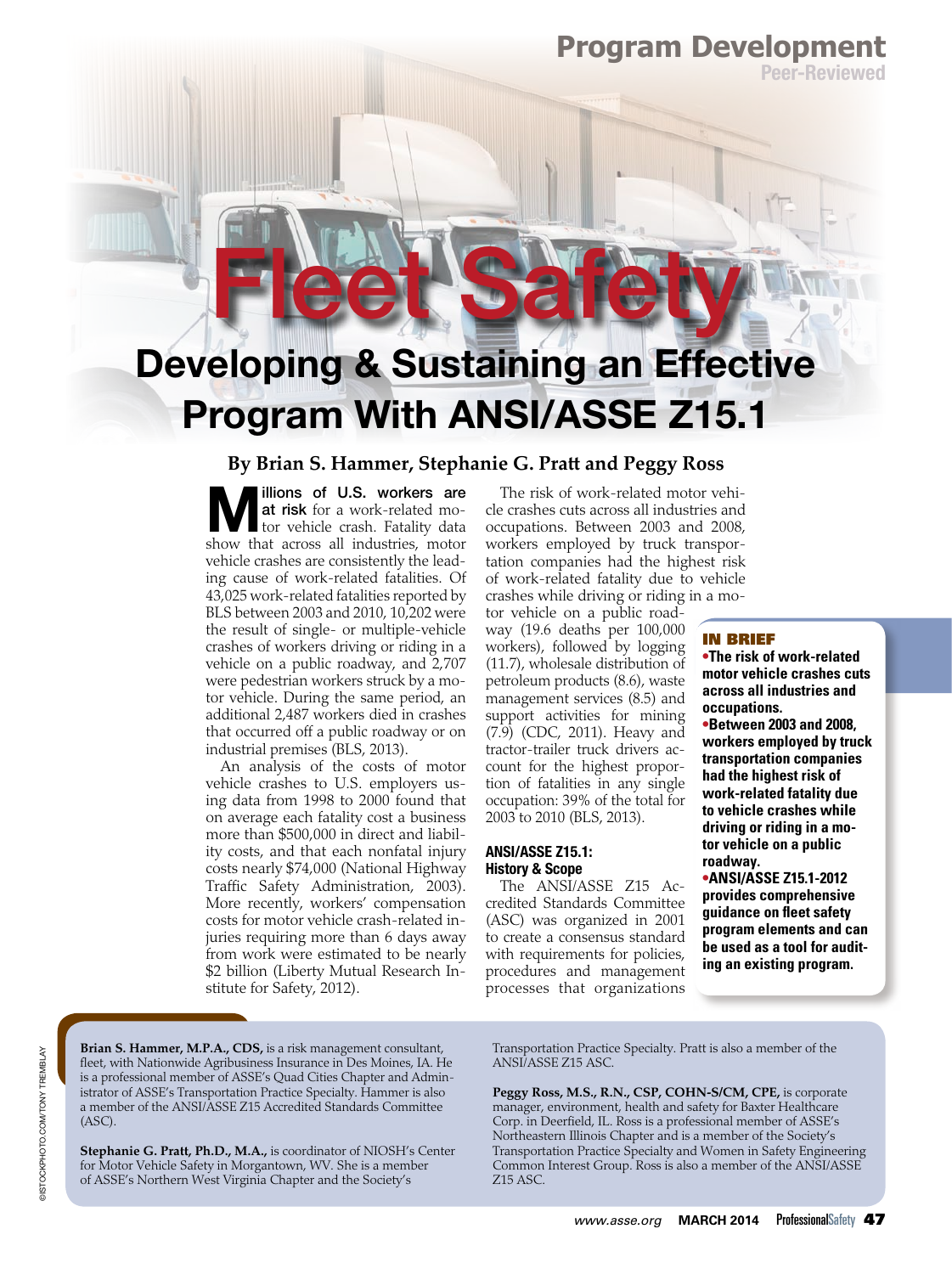can implement to control risks associated with motor vehicles (ANSI/ASSE, 2012).

ANSI/ASSE Z15.1-2012 provides a template for developing policies, procedures and processes to better manage the risks associated with vehicle use.

First published in 2006, ANSI/ASSE Z15.1, Safe Practices for Motor Vehicle Operations, sets forth practices for the safe operation of organizational vehicles, defned as licensed vehicles designed to be driven primarily on public roads. The standard extends to use of this category of vehicles off public roadways. It provides a template for developing policies, procedures and processes to better manage the risks associated with vehicle use. The standard is applicable to organizations whose vehicles and drivers are covered by Federal Motor Carrier Safety Regulations (FMCSRs; "regulated" fleets), as well as to organizations whose vehicles and drivers do not operate under the FMCSRs ("nonregulated" fleets).

For an organization seeking to formalize its vehicle operations safety program, Z15.1 provides comprehensive guidance on program elements, but leaves it up to the organization to design the specifc detail based on its unique circumstances. For an organization with a mature program, a feet manager can use the standard to audit the existing program or provide a risk-based approach to fleet management.

The field of vehicle risk management has evolved in recent years. The 2012 version of Z15.1 includes more guidance in several areas (e.g., distracted driving) than the 2006 version. Furthermore, the standard provides suggestions for measuring performance over time.

The standard contains seven major sections:

1) scope, purpose, applications, exceptions and interpretations;

2) defnitions;

3) management, leadership and administration;

4) operational environment;

- 5) driver;
- 6) vehicle;

7) incident reporting and analysis.

Each section is divided into two columns. Text in the left column contains requirements (what an organization shall do in order to be in compliance with the standard); the right column provides nonmandatory guidance and interpretation of the corresponding material in the left column. Several appendices provide valuable supporting information and tools to help an organization apply the standard.

#### ANSI/ASSE Z15.1-2012 & Nonregulated Fleets: One Company's Experience

ANSI/ASSE Z15.1 was intended to be applicable to both regulated and nonregulated fleets. This example shares one company's experience in implementing the standard for its nonregulated fleet.

Baxter Healthcare has approximately 1,000 U.S. employees who drive regularly on business. Most of these employees are part of the sales force and are considered nonregulated fleet drivers. In December 2008, the company's corporate SH&E audit team engaged an external fleet-safety expert and facilitated the frst SH&E-focused audit for its U.S. nonregulated fleet.

The goal was to understand how the company

The audit revealed strong management of fleet operations, vehicle selection and acquisition, as well as opportunities to improve a risk-based approach to managing fleet risk. The audit encompassed interviews and an assessment of various areas including:

•current process for managing fleet;

- •identification of key stakeholders;
- •types and number of vehicles;
- •vehicle selection and acquisition;

•vehicle use (e.g., carrying items, miles per year, type of driving);

- •inspections, repair and maintenance;
- •incident reporting and investigation;
- •driver qualification;
- •policies and procedures;
- •performance evaluation (success metrics);
- •training and communication.

In early 2009, the corporate SH&E manager and U.S. fleet manager formed a strong partnership. They developed a strategy and tactical plans, as well as an action timeline, to close gaps identifed during the fleet audit and to strengthen management of nonregulated fleet risk. Baxter's fleet manager led the effort and the SH&E manager leveraged a transitional leadership/partnership style to provide guidance, expertise and support. The fleet manager also engaged key stakeholders to support development and deployment of a tailored approach.

 leveraging concepts from the standard. The company referenced ANSI/ASSE Z15.1- 2006 to develop a best-in-class approach to managing fleet risk. Because policies and procedures are the foundation of a nonregulated fleet program, the company strengthened its overall driver policy. In addition, Baxter developed and deployed a nonregulated fleet safety program and specific guidelines to cover aspects such as authorized driver requirements, safe vehicle use and expected maintenance. The Z15.1 standard provided the framework for the policy and guide, tailored to ft Baxter. Measurement systems were also enhanced,

#### ANSI/ASSE Z15.1 & Commercial Fleets

Unlike noncommercial feets, commercial motor vehicle fleets are regulated by Federal Motor Carrier Safety Administration (FMCSA) if they are interstate carriers and to a lesser degree by similar state agencies if they are intrastate carriers. When it first promulgated the standard in 2006, the Z15 ASC theorized that since commercial motor fleets were heavily regulated, FMCSA and its FMCSRs would ensure that commercial operators had the required safety structure in place (although parts of Z15 apply to commercial operations).

However, injuries and fatalities involving commercial motor vehicles continue to occur, and liability remains. Despite general declines in the number and rate of fatal crashes involving large trucks and buses in past decades, 573 occupants of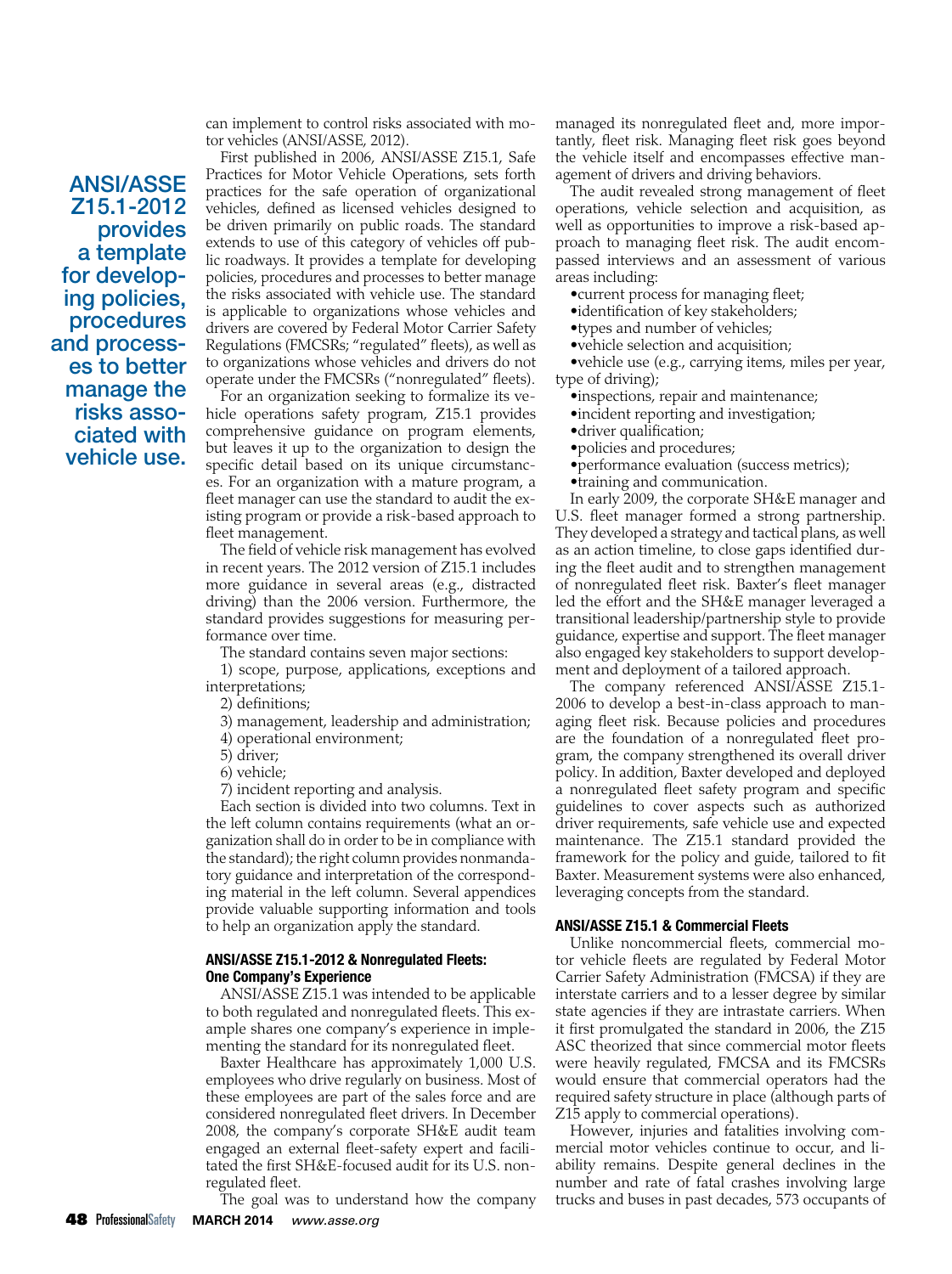these vehicles and 3,371 other road users died in large truck and bus crashes in 2010 (FMCSA, 2012). From 2009 to 2010, this represented a 9% increase in the number of large trucks and buses involved in fatal crashes, and a 9% increase in the rate of fatalities per 100 million miles driven (FMCSA, 2012).

#### *Limitations of the FMCSRs*

The FMCSRs contain detailed requirements for specific concerns such as hours of service (HOS) (49 CFR Part 395), but say little about the basic policies and procedures that are the foundation of a workplace safety program. The only required written procedures/policies are related to drug and alcohol testing (49 CFR Part 382) and a written security plan for hazardous materials (49 CFR Part 172.800). The regulations contain no requirements for a written crash/incident review policy, discipline procedure, driver hiring/orientation, and training in vehicle operation and inspection.

The regulations include some training requirements for drivers of longer combination vehicles, entry-level drivers and HazMat drivers, including retraining for HazMat drivers every 3 years (49 CFR Parts 380 and 397). However, there are no requirements for annual defensive driving training, HOS training, truck inspection training, or annual drug and alcohol training (although some initial training is required).

In the past, FMCSA rarely interacted with commercial fleets, with the exception of compliance reviews. This review is a full-blown audit that results in a rating of satisfactory, conditional or unsatisfactory. Fines can result, and an unsatisfactory rating could cause the motor carrier to be shut down. FMCSA also conducted safety reviews, typically after a signifcant event such as a fatality or too many serious crashes in a short period of time. Generally, however, few carriers interacted with the agency, and the number of drivers and carriers was far greater than the number of compliance reviews performed each year (FMCSA, 2013).

#### *The CSA Model*

In 2010, FMCSA introduced the Compliance, Safety, Accountability (CSA) program (FMCSA, CSA). Its goal is to significantly reduce the number of large truck crashes and make this segment of highway transportation safer (Figure 1). The frst phase of the CSA model is measurement. Violations are grouped into seven categories of similar violations, referred to as BASICs (behavioral analysis and safety improvement categories):

- 1) unsafe driving;
- 2) HOS compliance;
- 3) driver fitness;
- 4) controlled substances/alcohol;
- 5) vehicle maintenance;

### **Figure 1 Original CSA Operational Model**



*Note. From "CSA—Compliance, Safety, Accountability: How Does CSA Work?" by FMCSA. Retrieved from http://csa.fmcsa.dot.gov/about/csa\_how.aspx (superseded by current model).* 

- 6) HazMat compliance;
- 7) crash indicator.

These categories are assigned weights as to the probability of causing a crash. Since development of the original model, FMCSA has made several changes: fatigue is now HOS; the cargo category is now a dedicated hazardous materials category; and load securement violations are now in the maintenance BASIC.

The middle phase of the model, intervention, makes ANSI/ASSE Z15.1 directly relevant to commercial fleets. FMCSA envisioned a broader array of intervention tools that would be applied directly or in a progressive fashion to motivate fleet operators to be more proactive in their safety efforts. These intervention tools include:

- •Early contact
	- warning letter;
	- access to safety data and measurement;
	- targeted roadside inspection.
- •Investigation
	- off site;
	- on-site (focused);
	- on-site (comprehensive).
- •Follow-on
	- cooperative safety plan;
	- notice of violation;
	- notice of claim;
	- operations out-of-service order (FMCSA, Intervention).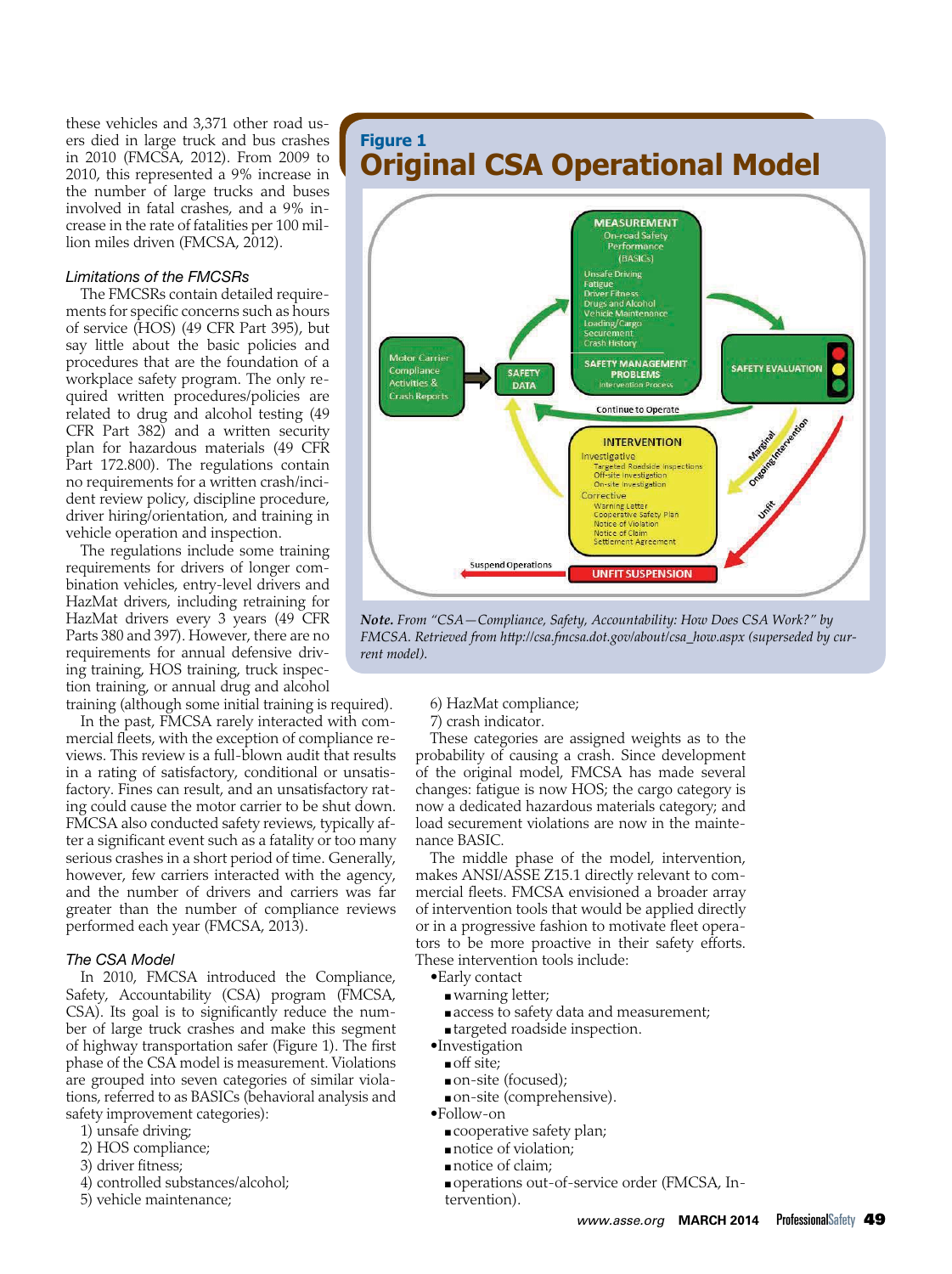### **Figure 2 Safety Management Cycle**



*Note. From "CSA—Compliance, Safety, Accountability: What Is the Safety Management Cycle?" by FMCSA. Retrieved fromhttp://csa.fmcsa.dot.gov/about/smc\_overview.aspx.-*

#### *FMCSA Safety Interventions Under CSA*

Under CSA, FMCSA is seeking more interactions with carriers that have problems as indicated by the safety measurement system (SMS), but the agency wants to use methods that are less intensive than traditional compliance reviews. One early contact intervention, warning letters (which are generated based on SMS scores), has drawn much attention from commercial fleet owners. For example, Nationwide's regular customer service outreach includes a DOT compliance class that covers FMCSRs for motor carriers. Invitations were sent to a large number of carriers, but only a small percentage attended, unless they had recently received a warning letter.

Another intervention targets a company at the roadside, looking for specific violations as indicated by the SMS. This may include off-site and on-site reviews. For example, if the scores indicate that a carrier has HOS problems, agency investigators may visit a carrier's main office, review HOS logs and take action based on the fndings. In such a case, the investigators will likely review only HOS records, not other safety-related documents such as maintenance records or driver qualifcation fles. This approach allows agency personnel to have contact with more carriers and to focus only on identifed problem areas. The rationale is that more contact or increased potential for contact will prompt carriers to pay more attention to SMS scores and to make improvements in order to avoid fnes.

The cooperative safety plan is a follow-on intervention under CSA. In some ways, it addresses a shortcoming of FMCSA's approach: the lack of a model that allows the agency to work more cooperatively with carriers to reduce violations and improve performance. After intervening at a company, the agency may agree to withhold a notice of violation if the company can devise corrective action. FMCSA then either agrees or disagrees that the proposed actions represent a good-faith effort, and monitors progress.

This is where the gap in the federal regulations with regard to written policies and procedures is evident, and this is where ANSI/ASSE Z15.1-2012 comes into play. It is difficult to envision how FMCSA can be assured that a carrier will follow the cooperative safety plan in the absence of the policies and procedures needed for implementation and the documented training to show commitment and improvement. The answer is simple. To participate, a carrier must submit a written cooperative safety plan to FMC-SA. Such a plan will need to be supported by a policies and procedures manual. Using Z15.1 as a guide will facilitate development of this manual.

#### *The Safety Management Cycle*

FMCSA offers the safety management cycle (Figure 2) as a guide to help motor carriers develop safety plan documents. The cycle starts with the concept that policies and procedures are needed to move forward. The agency has created a document for each of the seven BASICs to help companies develop policies and procedures for that category in accordance with the safety management cycle (FMCSA, What Is).

#### Safety Management Processes

Six safety management processes are the backbone of the safety maangement cycle. ANSI/ASSE Z15.1-2012 matches well with these processes.

1) **Policies and procedures** defne the what and how of a motor carrier's operations. Policies establish the guidelines for how a motor carrier and its employees behave in a given situation. Procedures explain how to accomplish policies. The other safety management processes focus on how to implement these policies and procedures. FMCSA is basing agreements on improvements on a sound, foundational policies-and-procedures manual, one that covers the areas it sees as having a great impact on safety. Many companies do not have a well-thought-out written policies and procedures manual. ANSI/ASSE Z15.1-2012 provides that foundation.

2) **Roles and responsibilities** clearly defne what each employee should do to successfully implement the policies and procedures. An effective policy manual discusses roles and responsibilities at each level of the employee/employer relationship. ANSI/ASSE Z15.1-2012, Section 3.2.1.3, requires that a system of accountability and responsibility be established. It advises implementation of this system through several of an organization's units, including operations, human resources and safety.

3) **Qualifcation and hiring** discusses recruit-

ment processes are the backbone of the safety management cycle: 1) policies and procedures; 2) roles and responsibilities; 3) qualification and hiring; 4) training and communication; 5) monitoring and tracking; and 6) meaningful action.

Six safety manage-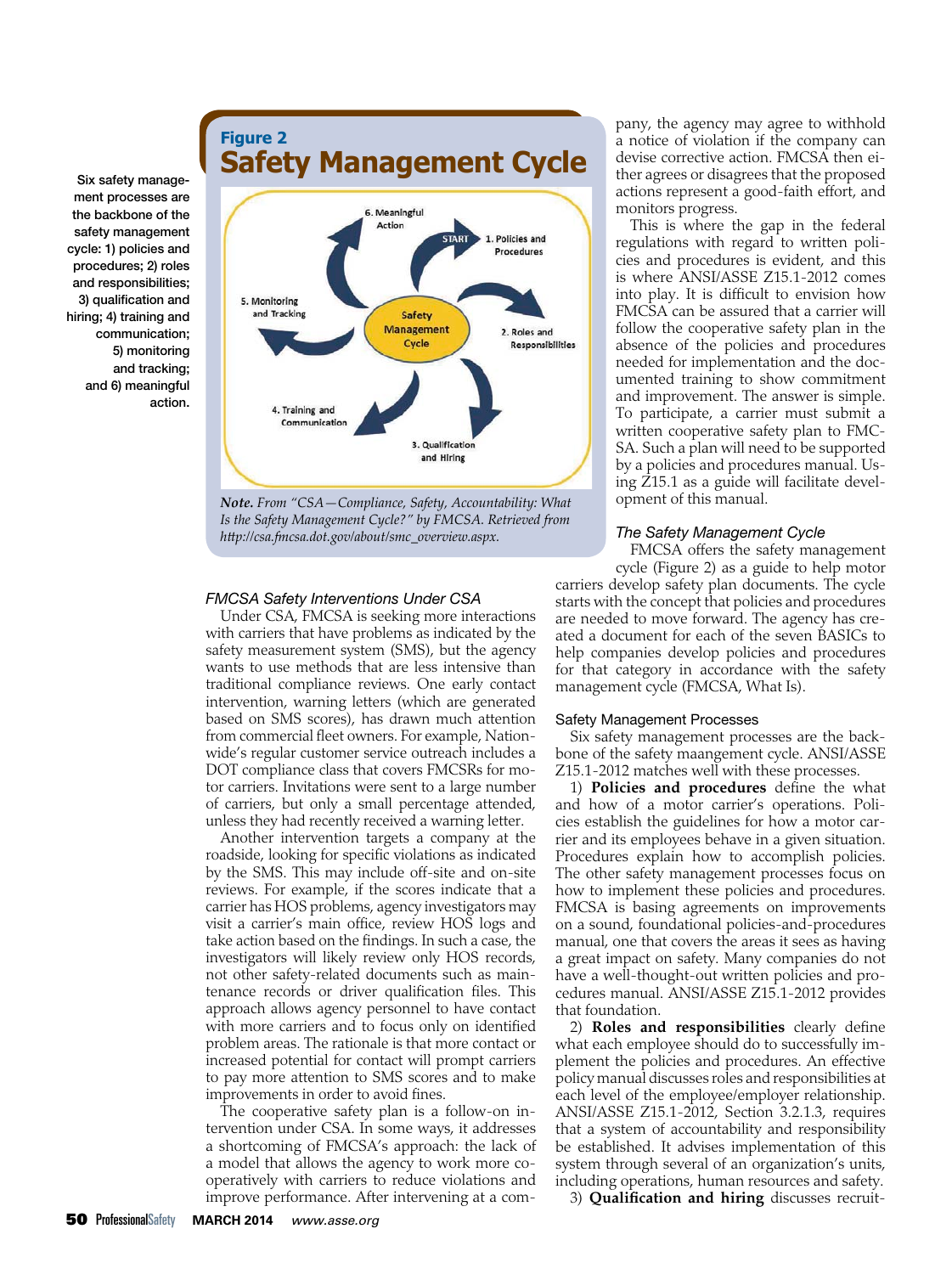ing and screening applicants to fulfll the roles and responsibilities for positions. ANSI/ASSE Z15.1- 2012, Section 3.2.1.3, covers driver recruitment, selection and assessment, and Section 5.1 covers development of driver qualifications, job descriptions, applications and background checks. A carrier should have a defned policy that lists minimum qualifcations or disqualifying events (which should be concrete provisions that do not fuctuate with the job market) and have systems in place to conduct adequate background checks as required by statute. A carrier should also consider other processes that are not required, such as preemployment screening, bonding and criminal checks.

4) **Training and communication** outlines a motor carrier's communication of its policies, procedures, roles and responsibilities so that everyone understands the expectations and has the adequate skills and knowledge to perform their assigned functions. ANSI/ASSE Z15.1-2012, Section 3.2.1.5, covers orientation and training, and Section 5.3 covers driver training. Ideas from these sections should be incorporated into a procedure that tracks how orientation and training goals are achieved. Section 3.2.1.7 highlights the need for communication.

ments within a policy/procedure are executed. 5) **Monitoring and tracking** concentrates on the need to have a system to monitor and track employee performance, enabling a company to be aware of employees' safety performance and compliance with its policies and procedures and how employees execute their roles and responsibilities. Monitoring involves a motor carrier evaluating the operation's performance, while tracking entails assessing the data collected, leading to meaningful action. ANSI/ ASSE Z15.1-2012, Section [3.2.1.11,](https://3.2.1.11) requires a system of management audits to ensure that require-

6) **Meaningful action** gives motor carriers the tools to correct or improve employee behavior, including training and positive reinforcement such as rewards or bonuses, to improve a carrier's overall safety performance. Sections 7.2.3, 7.2.4 and 7.2.5 address corrective action and incident review, which are meant to spur meaningful action.

Merging ANSI/ASSE Z15.1 with federal guidance results in a thorough policies and procedures manual. The "Recommended Outline" on p. 52 lists additional elements to include in the manual.

#### A Systems Approach to Roadway Safety

The thinking about how to best achieve road safety improvements has gradually shifted over the past 2 decades. This shift is marked by a view of the road as a system, and a shift in responsibility for road safety away from the individual road user to designers of the infrastructure and vehicles (Organization for Economic Cooperation and Development, 2008).

#### *Vision Zero & the Safe System*

The safe system approach to road safety management originated with the Vision Zero model developed in the Swedish Road Administration in the mid-1990s. Although road users are still expected to follow the rules of the road, Vision Zero makes designers responsible for continuously modifying the road system as situations in which human error leads to crash-related injuries are identifed (Johansson, 2009). Traditional road safety approaches aimed at preventing crashes, while the Vision Zero goal is to eliminate death and serious injury. This model accepts that road users will inevitably make errors, so its aim is to engineer the road environment and the vehicle to be so forgiving of human error that deaths and serious injuries will be eliminated.

Although Vision Zero was formulated as a framework for managing the entire transport system, it also applies to management of road safety within companies and organizations. In the same way that it sees the road environment as a system that should be forgiving of human error, Vision Zero calls for a management system at the organizational level that is responsible for modifying work conditions to reduce, if not eliminate, the potential for road traffic injury. A primary contribution of this model is its support for shifting responsibility away from the individual driver toward the company or organization that employs the driver.

Similar road safety initiatives have been adopted in other countries, most prominently in the Netherlands (Sustainable Safety strategy) and Australia (Safe System model) (Organization for Economic Cooperation and Development, 2008). In 2009, the U.S. began to move in a similar direction with the launch of Toward Zero Deaths (**<http://safety> .fhwa.dot.gov/tzd**), a strategy that conceptualized any injury or death on the road as unacceptable.

#### *The ISO 39001 Standard*

Another outgrowth of the safe system approach to road safety is ISO 39001:2012, Road Traffic Safety Management Systems—Requirements With Guidance for Use. Because the Swedish Standards Institute is secretariat for ISO 39001, this global consensus standard was strongly infuenced by Vision Zero. This standard was designed for use by any public or private organization seeking to improve its road safety performance, develop and implement a road safety management system, and check its progress toward road safety targets. It is relevant for organizations that transport goods or people, or whose employees or contractors interact with the road system in any way in the course of doing business. Like ANSI/ASSE Z15.1, ISO 39001's requirements are placed within a framework of roads, vehicles and users.

#### *ANSI/ASSE Z15.1 as a Systems Approach*

ANSI/ASSE Z15.1 is consistent with the safe system approach in several ways:

•It assumes that the organization is responsible for developing programs, policies and procedures to manage road risk associated with any motor vehicle operated on its behalf.

•It addresses management of risks related to the driver, vehicle and operating environment.

•It advocates continuous measurement and review to document successes and to identify areas for improvement.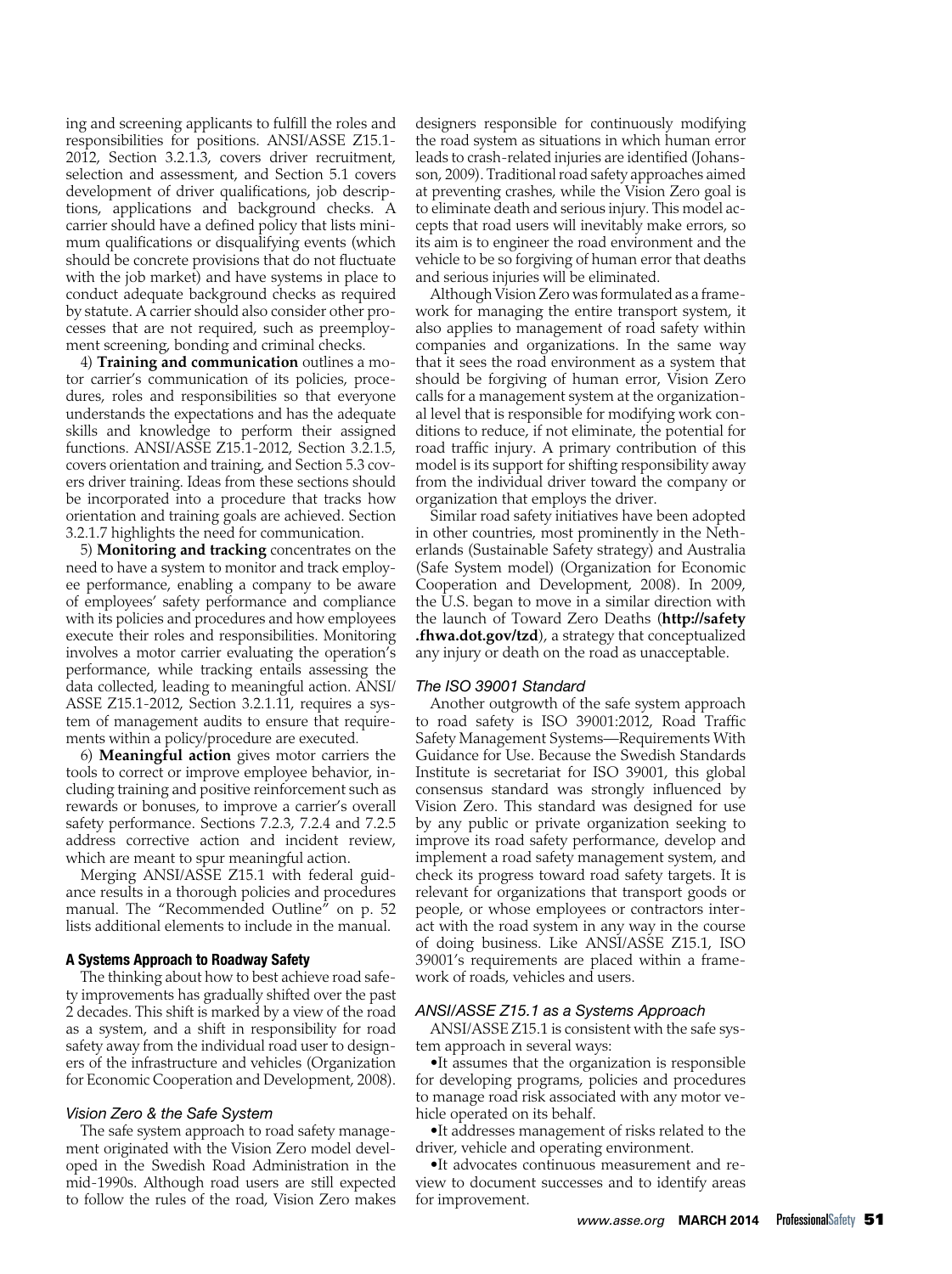The global initiatives and ANSI/ASSE Z15.1 share common features that are especially relevant to the management of vehicles by companies and organizations:

communications structures that incorporate all stakeholders, including private- and public-sector groups that are key users of the road system.

•They value comprehensive management and

•They see road safety as a responsibility shared among all these stakeholders.

### **Recommended Outline for Policy & Procedure Manuals**

#### I) Safety Policy/Statement

A) Safety mission statement that is conveyed on a constant basis

#### II) Responsibility & Accountabilities

- A) Policy setting forth who is responsible for what. Very important.
- 1) Assignment of safety functions
- 2) Assignment of auditing re-
- quirements

3) Chain of command on safety issues

#### III) Driver Recruitment

- A) Assessment
	- 1) Job description, with safety expectations
	- 2) Road test
	- 3) Written test (not required)
	- 4) Background check
	- a) Work history documentation b) Drug and alcohol checks
	- c) Criminal history, if required
- B) Selection guidelines
	- 1) Experience required
	- 2) Medical examination
	- 3) Motor vehicle record (MVR):
	- what is acceptable
	- 4) Preemployment safety
	- screening program report/roadside history
	- 5) If owner/operator, a review of DOT number

- IV) Orientation & Training A) New employee training and orientation
	- 1) New driver checklist
	- 2) Driver qualification files
		- a) Biennial review of fle
		- b) Annual MVR checks
		- c) Review of driver qualifcations
			- i) Hazmat
			- ii) Entry level
			- iii) Longer combination

alongs

- vehicles
- iv) Tanker driver trainer
- v) New driver ride-

equipment and confgurations d) Drugs and alcohol i) Decision on allowing return to work ii) Retention and storage of records iii) Procedure for immediate removal

vi) Training on your

- B) Employee retraining
- 1) Postcrash
- 2) Postincident
- C) Recurrent training
	- 1) HazMat
- 2) OSHA safety training
- D) Specialized training
	- 1) Tanker
	- 2) Load securement
- 3) Longer combination vehicles

#### V) Organizational Procedures & Rules

A) General discipline procedure that can be applied to safety and operational violations

- B) General safety policies 1) Required by regulations
	- a) Drug and alcohol testing procedures/policies (if you employ drivers with a commercial driver's license b) Security plan (if you haul hazardous materials)
	- 2) Company directed a) Passengers
		- b) Personal use
- 3) Compliance with all traffic and motor carrier regulations
- and laws (general in nature)

C) Crash countermeasures/driving practices

- 1) Distracted driving
- 2) Weather/dispatch policy a) General b) Procedures to hold dispatchers accountable for dispatching drivers on runs
- that cannot be made legally 3) Speed policy
- 4) Following distance policy
- 5) Right lane/lane change policy
- 6) Safety belts
- 7) Hours of service

a) Adherence to the regulation

- b) Log retention and submission
- c) Procedure on how hours of service are audited

#### VI) Incident & Crash Review

- A) Evidence retention
- B) Black box retention policies
- C) Files and photos
- D) Purpose of incident and crash reviews:
	- 1) Preventability determination?
	- 2) Development of procedures/
	- training to prevent future crashes?

#### VII) Rewards & Recognition

A) Does the company have a system to reward and recognize driver achievements?

#### **VIII) Vehicle Specification & Selection**

A) A policy that details the development of specifications for vehicles and trailers to be used in the operation. This policy should help determine which equipment is proper for the safe operation rather than external factors such as cost, availability or driver wants.

#### IX) Inspection & Maintenance

A) Does the company have a policy describing the system to:

- 1) Maintain records
- 2) Maintain system of preven-
- tive inspections
- 3) Roadside inspections re-
- ported
- 4) Driver vehicle inspection report

B) If company uses owner/operators (O/O), policy to review O/O equipment prior to allowing use? Policy on repairs of O/O equipment?

#### X) Management Program Audits

A) Is there a procedure specifying audit functions that management does to ensure that requirements are being met at all levels? Are they reported back to top management?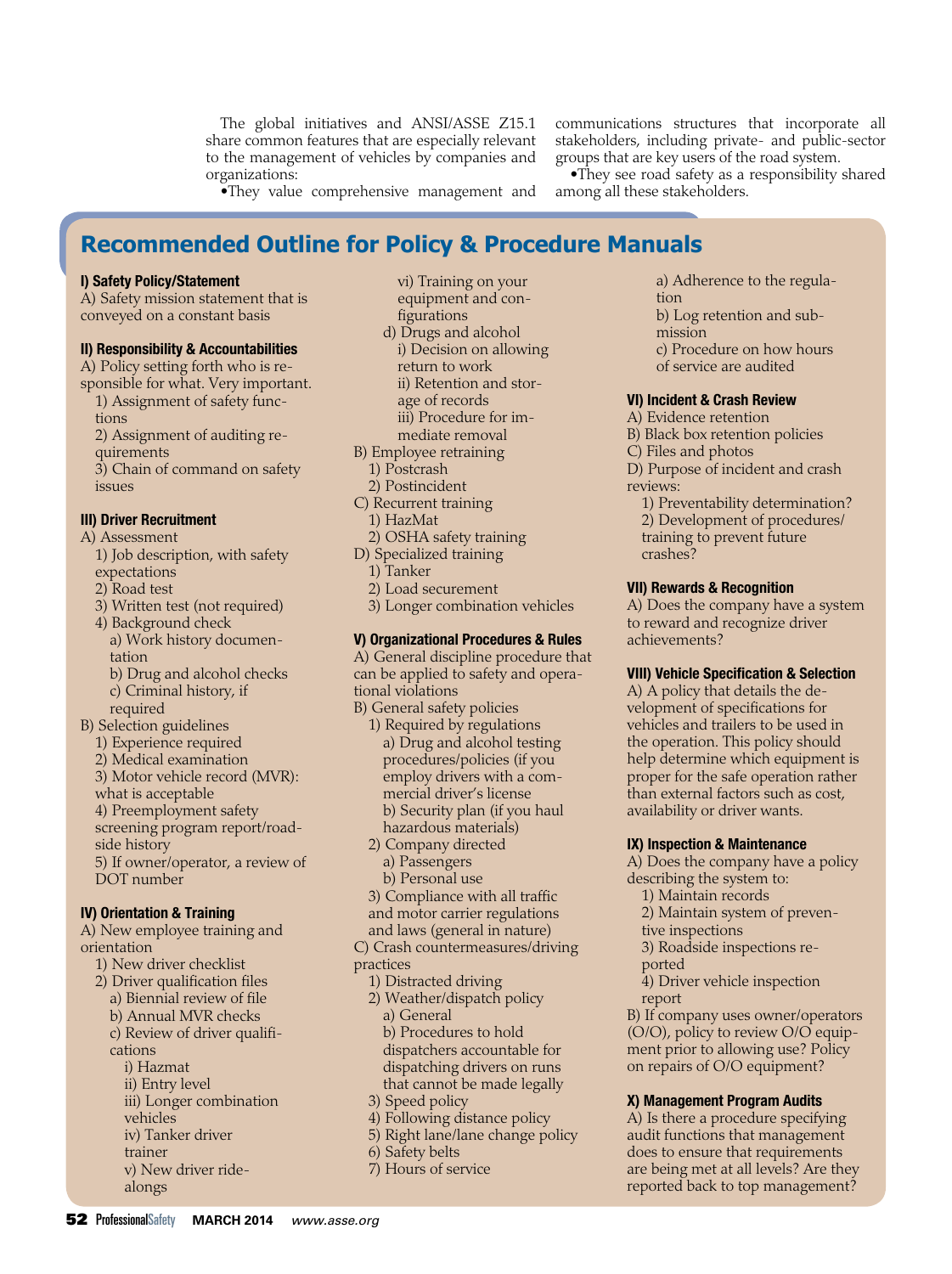•They value continuous data collection and feedback, including cost and economic analysis to ensure that investments in road safety are effective and provide a favorable return on investment (Organization for Economic Cooperation and Development, 2008).

#### Develop & Implement a Motor Vehicle Safety Program With Z15.1

ANSI/ASSE Z15.1 assumes that management commitment and leadership are the foundation of any organization's road safety management program. It uses a central framework of drivers, vehicles and operating environment to organize policy areas, and it mandates a process of continuous review and improvement based on in-depth review and response to individual incidents combined with analysis of aggregated data. Organizations can use the standard's basic structure at several points during program development and implementation: to identify gaps in an existing program, to ensure that policies and procedures are adequately addressing the gaps identifed, and to develop key performance indicators (KPIs) that will be used to set program goals and track progress.

#### *Identifying Program Gaps & Implementing Interventions*

The Haddon matrix is a tool that can be used in conjunction with ANSI/ASSE Z15.1 to identify program gaps. It was developed by American epidemiologist William Haddon Jr., a prominent advocate for crash prevention and injury control and the first administrator of National Highway Traffic Safety Administration. Haddon conceptualized injury prevention as a problem of reducing or eliminating the exchange of harmful mechanical energy (Haddon, 1968). The simplest version of the matrix is a 3 x 3 table (Figure 3, p. 54). The rows denote phases, or points in time when a hazard is present or an intervention can be put in place. The columns denote factors, or sources of risk or points of intervention to control the risk (Haddon, 1972).

Use of this matrix is not limited to road safety for the general population. The matrix can be expanded to fit the needs of any organization that operates motor vehicles, and this expansion can aid in implementing ANSI/ASSE Z15.1. Haddon (1968) showed how the human data cell could be separated into road user types such as drivers, pedestrians and motorcyclists, allowing a more refned assessment of risks and interventions.

For organizational users, research and policy documents have recommended the addition of columns to cover factors related to management and journeys (e.g., European Transport Safety Council). Addition of information on management reinforces ANSI/ASSE Z15.1, which covers the importance of leadership, management commitment and a strong administrative structure before discussing policies for the driver, vehicle and operating environment. Published case studies of successful fleet safety programs underscore the importance of having a steering committee charged with implementation and oversight. Doing so promotes broad buy-in across

organizational units and guards against the danger of entrusting the program to a single individual whose departure could threaten the program's future (Murray, Ison & Gallemore, 2009).

The Haddon matrix helps a company identify program gaps by asking these questions: "Which of these risks are we addressing?" and "Where are policies and procedures needed?" For identifying and implementing interventions, the matrix helps a firm to ask, What interventions can we put in place to reduce or eliminate these risks? Table 1 (p. 54) shows how the matrix might be used to assess program gaps or to check for compliance with ANSI/ASSE Z15.1 elements.

Several prominent policy documents have cited the Haddon matrix as a valuable tool for identifying problems and prioritizing interventions. Chief among these is the infuential *World Report on Road Traffc Injury Prevention* (Peden, Scurfeld, Sleet, et al., 2004). In addition, the plan of action developed for the UN Decade of Action for Road Safety 2010-2020 is based on fve pillars: 1) road safety management; 2) safer vehicles; 3) safer roads and mobility; 4) safer road users; and 5) postcrash response (World Health Organization and UN Road Safety Collaboration, 2010). These pillars mirror both the Haddon matrix and sections 3 through 6 of ANSI/ASSE Z15.1. Finally, feet and safety managers, fleet service providers and researchers have reported successfully using the matrix to assess program gaps (Darby, Murray & Raeside, 2009; Murray, et al., 2009; Wallington, Murray, Darby, et al., 2012).

#### Develop Metrics & Track Progress With Z15.1

The main portion of ANSI/ASSE Z15.1 requires an organization to follow a process of reporting, reviewing, analyzing and taking corrective action in response to individual motor vehicle incidents and collisions. It also prompts an organization to take a broader view by collecting data needed to track road safety performance over time.

Early in its deliberations, the Z15 ASC determined that the standard should not mandate that all organizations use the same outcome measures or the same reporting intervals. Thus, the standard contains appendixes with more specific but nonmandatory guidance in these areas to allow an organization to determine what is most appropriate. In the 2012 version:

•Appendix F recommends specific points to be included in instructions for the driver's on-scene response in the event of a collision.

•Appendix G recommends factors to consider during incident/collision reviews. The list of factors is organized according to those related to the driver, the vehicle and the environment.

•Appendix H provides several basic measures that may be used to track motor vehicle incidents.

#### *Rate Calculation Examples*

For the rates suggested by ANSI/ASSE Z15.1 -2012, the numerator is generally either the number of incidents or the number of incidents resulting in injury. The denominator is the exposure unit Organiza- tions can use the standard's basic struc-<br>ture to iden-<br>tify gaps in an existing program, to ensure that policies and procedures are adequate and to develop key performance indicators.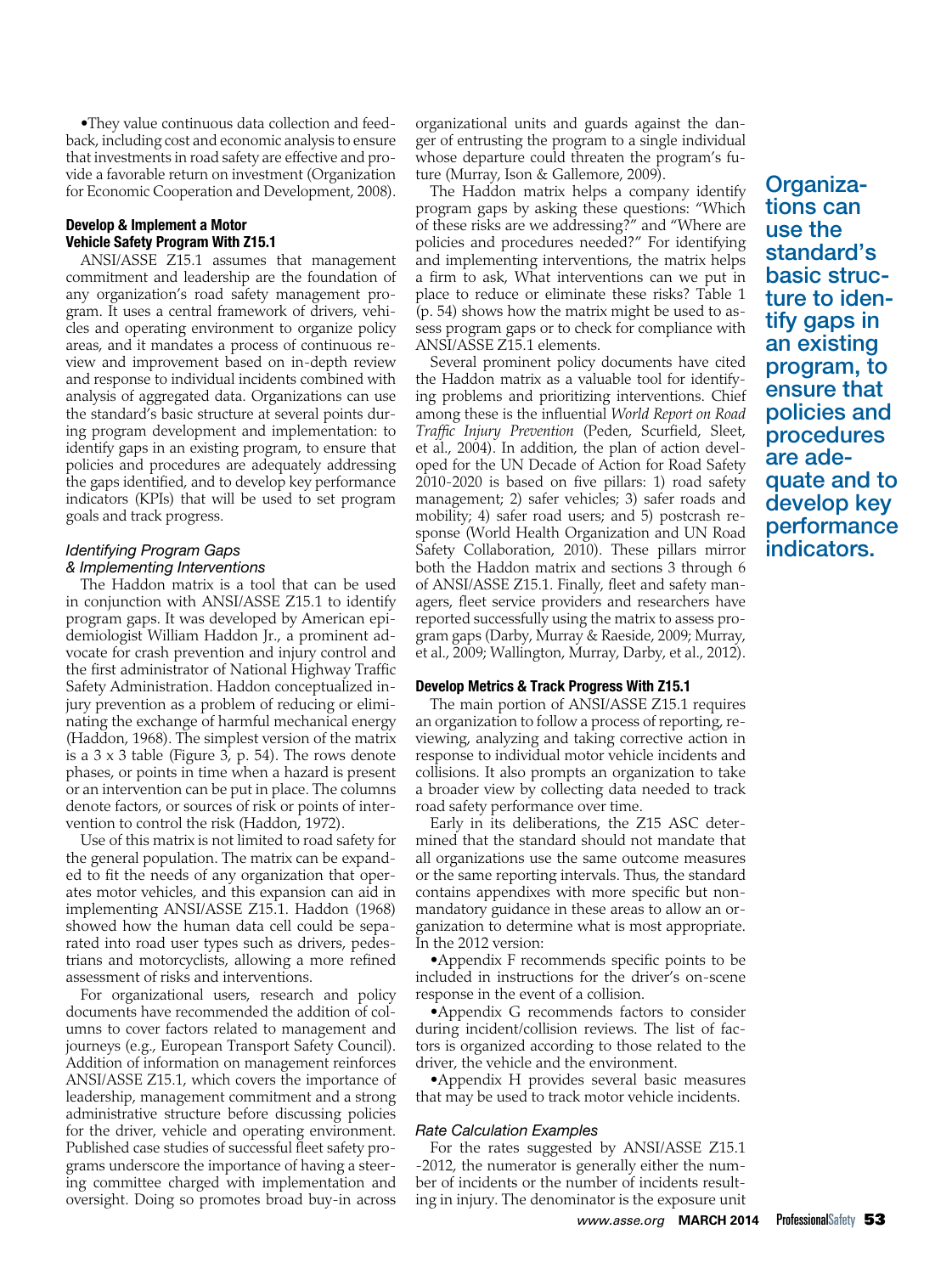of interest. Key denominator data for tracking feet safety performance are the number of vehicles and number of vehicle miles traveled. Depending on its operating environment, a carrier may elect to report rates based on units of service such as the number of deliveries or loads. Selected rates included in Appendix H are discussed here.

An incident rate based on the number of vehicles is essentially the percentage of the vehicle feet

**Haddon Matrix** 

**Figure 3** 

**Pre-‐crash Crash Post-crash** 

involved in an incident over some predetermined period. It can help an organization assess the percentage of the fleet that may be out of service at any given time, and can also inform decisions about vehicle replacement.

Incident rate based on number of vehicles operated:

#### Number of incidents x 100 Number of vehicles

Rates based on vehicle miles traveled are important measures because they are based on exposure to road traffic hazards. They may also be adapted to compare the rate of incidents for different types or models of vehicles in the fleet, or under different operating conditions.

## **Haddon Matrix Adaptation Example Table 1**

**Human Vehicle/equipment Environment**

| <b>Original elements of Haddon Matrix</b>                                                                                                                                                                                        |                                                                                                                                                                                                                                                                                                                                                                                                                                              |                                                                                                                                                                                                                                            | <b>Additional elements for occupational road safety</b>                                                                                                                                                                                                                                                                                                                                                                                                                                                                                                                                                                                                                                                       |                                                                                                                                                                                                                                                                                                                                                                                                                                                                                     |
|----------------------------------------------------------------------------------------------------------------------------------------------------------------------------------------------------------------------------------|----------------------------------------------------------------------------------------------------------------------------------------------------------------------------------------------------------------------------------------------------------------------------------------------------------------------------------------------------------------------------------------------------------------------------------------------|--------------------------------------------------------------------------------------------------------------------------------------------------------------------------------------------------------------------------------------------|---------------------------------------------------------------------------------------------------------------------------------------------------------------------------------------------------------------------------------------------------------------------------------------------------------------------------------------------------------------------------------------------------------------------------------------------------------------------------------------------------------------------------------------------------------------------------------------------------------------------------------------------------------------------------------------------------------------|-------------------------------------------------------------------------------------------------------------------------------------------------------------------------------------------------------------------------------------------------------------------------------------------------------------------------------------------------------------------------------------------------------------------------------------------------------------------------------------|
| <b>Human</b>                                                                                                                                                                                                                     | <b>Vehicle</b>                                                                                                                                                                                                                                                                                                                                                                                                                               | <b>Environment</b>                                                                                                                                                                                                                         | <b>Management</b>                                                                                                                                                                                                                                                                                                                                                                                                                                                                                                                                                                                                                                                                                             | <b>Journey</b>                                                                                                                                                                                                                                                                                                                                                                                                                                                                      |
| Pre-crash                                                                                                                                                                                                                        |                                                                                                                                                                                                                                                                                                                                                                                                                                              |                                                                                                                                                                                                                                            |                                                                                                                                                                                                                                                                                                                                                                                                                                                                                                                                                                                                                                                                                                               |                                                                                                                                                                                                                                                                                                                                                                                                                                                                                     |
| Formal criteria for:<br>•Driver qualification<br>and selection (3.2.1.3,<br>5.1.1, 5.1.2<br>·Motor vehicle record<br>checks (5.1.3)<br>. Driver orientation and<br>training (3.2.1.5, 5.3)<br>Driver management<br>program (5.2) | Formal criteria for:<br>.Vehicle selection and<br>specification (3.2.1.8,<br>6.1)<br>.Vehicle modifications<br>(6.2)<br>. Regular servicing and<br>maintenance (3.2.1.9,<br>6.6)<br>.Pre-trip vehicle<br>checks (6.5)<br>•Vehicle replacement<br>(6.7)<br>Policy for business and<br>personal use of<br>organizational vehicles<br>(4.7.1, 4.7.2, Appendix<br>A, B<br>Policy for business use<br>of personal vehicles<br>(4.7.3, Appendix C) | Formal policy on:<br>• Use of occupant<br>restraints (4.1)<br>• Impaired driving (4.2)<br>• Distracted driving<br>(4.3, Appendix E)<br>• Aggressive driving<br>(4.4)<br>System to monitor<br>regulatory compliance<br>(3.2.1.10, 3.2.1.11) | Interest, involvement and<br>commitment to road safety from<br>senior management (3.1)<br>Allocation of adequate staffing<br>and resources to manage and<br>support the program (3.1)<br>Written safety program defining<br>organizational requirements (3.2)<br>Accountability and responsibility<br>throughout the organization<br>(3.2.1.2)<br>Auditing process (3.2.1.11)<br>Procedures to document driver<br>qualification and training (5.4)<br>Procedures to report, record and<br>investigate incidents, and to<br>track safety performance over<br>time $(7.3;$ Appendix F, G, H)<br>Reporting of major incidents and<br>overall road safety performance<br>to all levels of management<br>(3.2.1.6) | Risk assessment covering:<br>. Need to travel for specific<br>purposes<br>• Modal choice<br>.Journey planning and route<br>selection<br>•Inclement weather<br>·Journey scheduling<br>• Shifts/working time<br>• Means of communicating<br>information about weather<br>emergencies, road<br>construction (4.5, 4,6)<br>Travel policy to cover decision<br>processes for:<br>• Fatigue management<br>•Changes in travel plans due<br>to inclement weather or<br>emergency (4.5, 4.6) |
| Crash<br>Instructions for drivers                                                                                                                                                                                                |                                                                                                                                                                                                                                                                                                                                                                                                                                              |                                                                                                                                                                                                                                            |                                                                                                                                                                                                                                                                                                                                                                                                                                                                                                                                                                                                                                                                                                               |                                                                                                                                                                                                                                                                                                                                                                                                                                                                                     |
| in the event of a crash<br>(7.1.1, Appendix F, A)                                                                                                                                                                                | Emergency<br>equipment/kit for use in<br>the event of a crash<br>(6.3)                                                                                                                                                                                                                                                                                                                                                                       | Policies for managing<br>crash scene (Appendix<br>F)                                                                                                                                                                                       | Policies for interactions with law<br>enforcement and third parties at<br>the scene (Appendix A)                                                                                                                                                                                                                                                                                                                                                                                                                                                                                                                                                                                                              |                                                                                                                                                                                                                                                                                                                                                                                                                                                                                     |
| Post-crash                                                                                                                                                                                                                       |                                                                                                                                                                                                                                                                                                                                                                                                                                              |                                                                                                                                                                                                                                            |                                                                                                                                                                                                                                                                                                                                                                                                                                                                                                                                                                                                                                                                                                               |                                                                                                                                                                                                                                                                                                                                                                                                                                                                                     |
| Driver reporting of<br>incident/crash to<br>organization (7.1.2,<br>Appendix A, F)<br>Corrective action<br>directed at driver, if<br>appropriate, to improve<br>skills and behaviors<br>(7.2.4, 7.2.5)                           | Review of vehicle-<br>related factors and<br>circumstances (7.2,<br>Appendix G)<br>Corrective action<br>related to vehicle<br>policies, if appropriate<br>(7.2.5)                                                                                                                                                                                                                                                                            | Review of factors and<br>circumstances related<br>to operating<br>environment (7.2,<br>Appendix G)<br>Corrective action<br>related to policies for<br>the operating<br>environment, if<br>appropriate (7.2.5)                              | Process to report and record<br>incidents (7.1, 7.1.1)<br>Process to review incidents and<br>identify causal and contributing<br>factors (7.2, 7.2.1, Appendix F, G)<br>Incident review report (7.2.3)<br>Corrective action communicated<br>throughout organization, if<br>appropriate (7.2.5)                                                                                                                                                                                                                                                                                                                                                                                                                | Review of factors and<br>circumstances related to<br>journey management (7.2,<br>Appendix G)<br>Corrective action related to<br>journey management policies,<br>if appropriate (7.2.5)                                                                                                                                                                                                                                                                                              |

The Haddon matrix can be used in conjunction with ANSI/ASSE Z15.1 to identify program gaps. The rows denote points in time when a hazard is present or an intervention can be put in place. The columns denote sources of risk or points of intervention to control the risk.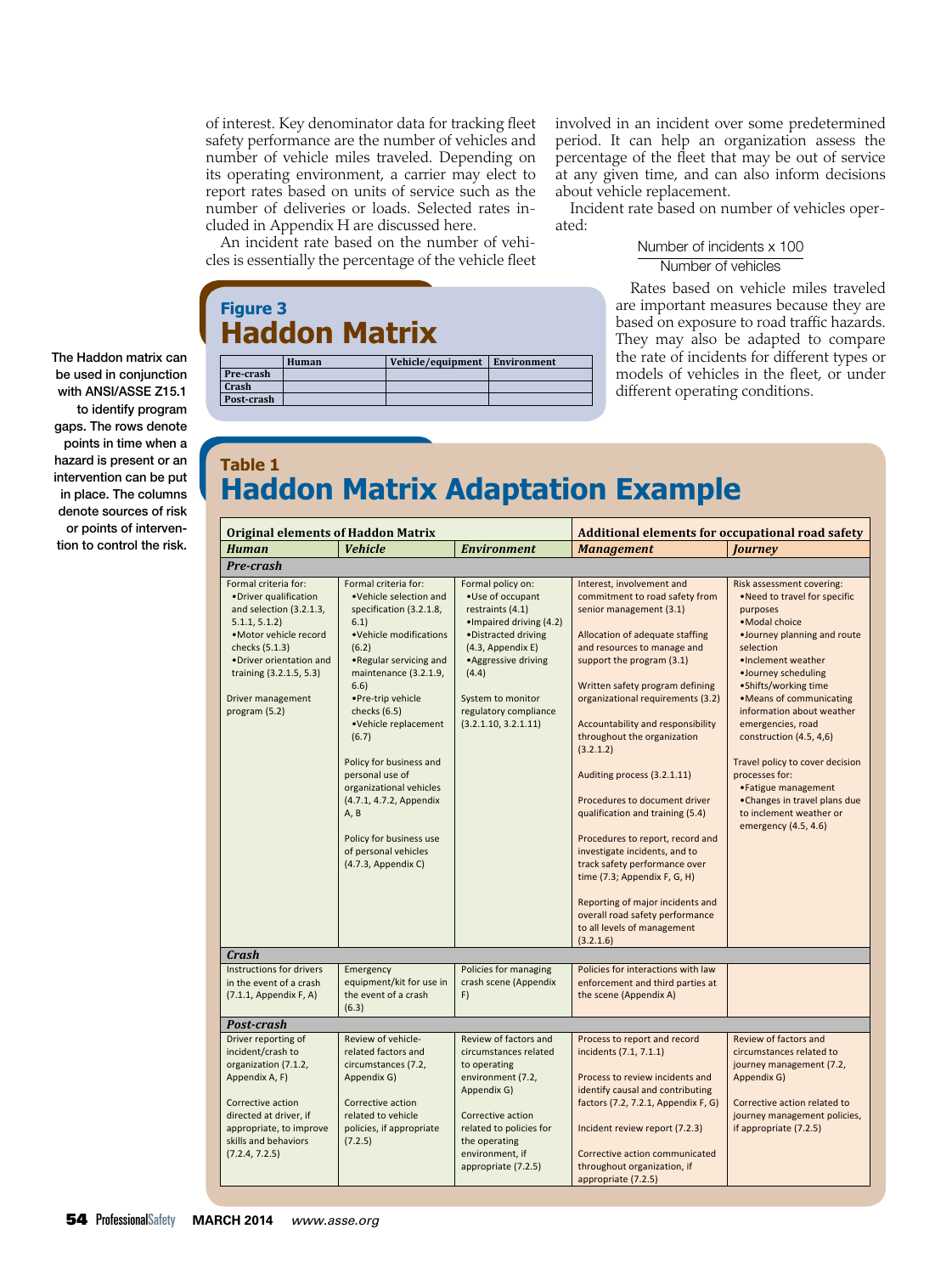#### Incident rate based on vehicle mileage: Number of incidents x 1,000,000 Vehicle miles traveled

The calculation of the rate of injury incidence is another good example of the fexibility afforded by ANSI/ASSE Z15.1. The numerator may be adjusted in several ways. At the outset, it is important to establish an organization-wide definition of an injury. Z15.1 defnes an injury as "physical harm or damage to a person resulting in the marring of appearance, personal discomfort and/or bodily harm, impairment or death." By design, this definition does not dictate specific criteria; instead, an organization may choose its own threshold. Common thresholds for classifying a case as an injury are the requirement for any kind of medical treatment, restricted work activity, or 4 or more hours of lost work time.

Once a clear definition of an injury is established, if the goal is to supplement data on lost productivity or workers' compensation costs, the numerator might appropriately be the number of injury incidents for workers in the organization only. If the goal is to assess the number of incidents with potential liability, the numerator might be the number of incidents involving injury to a third party. If the goal is to assess overall exposure for the organization, the two numbers might be combined.

Injury incident rate:

Number of incidents with injury x 1,000,000 Vehicle miles traveled

#### *Developing & Using Key Performance Indicators*

Basic rates listed in Appendix H of the standard are useful for summarizing an organization's road safety performance and tracking progress over time. The standard can also help an organization set targets and track progress toward specifc program goals and objectives. Again, elements of the standard, organized within the Haddon matrix, help an organization select the most appropriate KPIs and ensure that data are being collected to calculate these indicators.

When considering data collection related to management of a motor vehicle safety program, an employer must not lose sight of which data elements are essential and which are merely good to know. Data collection should be linked to specific reporting requirements: those needed to calculate basic rates described above and those that contribute to calculation of KPIs. (There are many other reporting requirements related to fnancial, human resources and regulatory compliance, but these are outside the scope of this article.) Data elements are generally a combination of process and outcome measures. Outcomes are important because they are the end points a program wants to achieve (e.g., a set level in reduction in crashes per million miles). The rates highlighted in the appendix are outcome measures.

Processes are also important because they represent milestones along the way to achieving outcomes, and they can pinpoint places in the

### **Figure 4 Example KPI Supporting Data**

#### **Sample 
 KPI: 
 % 
 of "preventable" incidents in which the organization's 
 driver 
 was 
 distracted**

#### *Relevant data elements:*

- . Total number of incidents (based on the organization's predetermined criteria for defining an incident).
- .Number of distracted driving incidents (based on incident review procedures and including external sources of information such as police reports and cell 

 phone records, if applicable).

.Number of "preventable" incidents (based on incident review procedures).

#### *"Process" measures 
 to support this 
 KPI:*

- . Does the organization have a cell phone policy or a more general distracted driving policy?
- •What percentage of the organization's drivers has signed an acknowledgment of this policy?
- How well do supervisors reinforce the importance of the policy?
- example, do scheduling practices allow time for organizational business to be completed without incentivizing use of electronic devices or eating meals • Are other organizational practices and policies consistent with workers abiding by this policy? For while driving?
- Are there results from employee surveys on safety climate or safety attitudes that suggest how communication strategies can be adjusted to increase compliance?

management system where adjustments are need- When considering ed to continue progress toward the desired out- data collection relatcome (Poister, 2004). A process indicator relevant ed to management of to ANSI/ASSE Z15.1 might be the percentage of a motor vehicle safety workers completing behind-the-wheel training program, an employer within 6 months of hire.<br>The Haddon matrix example (Figure 3) can be a **of which data ele-**

The Haddon matrix example (Figure 3) can be a starting point for developing process and outcome ments are essential KPIs for specific program areas. Figure 4 shows how and which are merely an organization might determine what is needed to good to know. support a KPI related to distracted driving crashes. Some process-related measures are quantitative, while others will be based on more qualitative assessments and knowledge of the organization. It is important to note the distinction between a KPI and a target value for that indicator. A KPI is the measure, but the organization should also determine the value it wants to achieve for that KPI.